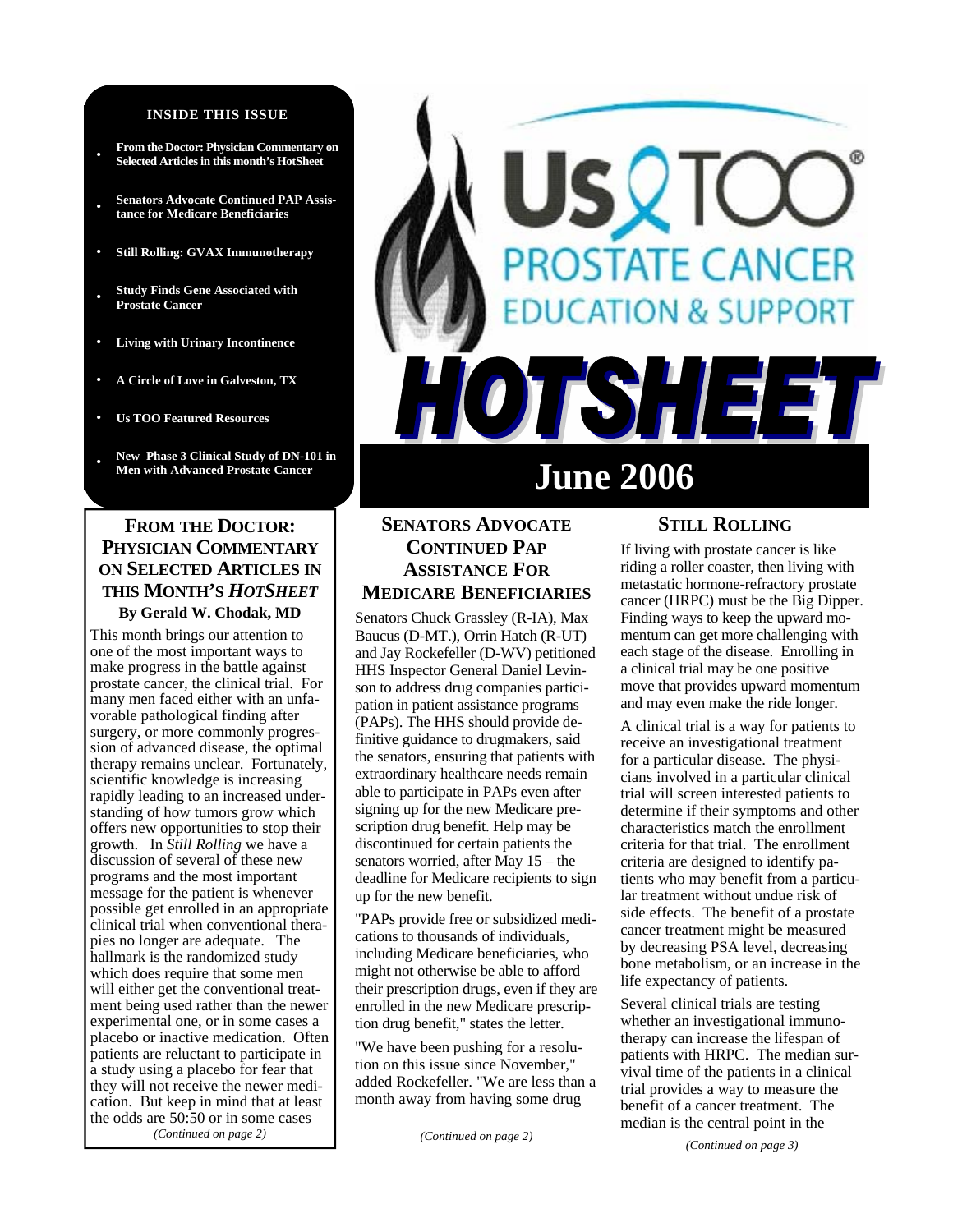## **US TOO INTERNATIONAL**

has received Charity Navigator's highest rating for sound fiscal management. Less than a quarter of the charities in America receive this exceptional rating.



THE US TOO PROSTATE CANCER HOT SHEET IS MADE POSSIBLE BY CHARITABLE CONTRIBUTION FROM

# *PEOPLE LIKE YOU!*

ITEMS CONTAINED IN US TOO PUBLICATIONS ARE OB-TAINED FROM VARIOUS NEWS SOURCES AND EDITED FOR INCLUSION. WHERE AVAILABLE, A POINT-OF-CONTACT IS PROVIDED.

ALL REFERENCES TO PERSONS, COMPANIES, PRODUCTS OR SERVICES ARE PROVIDED FOR INFORMATION ONLY, AND ARE NOT ENDORSEMENTS. READERS SHOULD CONDUCT THEIR OWN RESEARCH INTO ANY PERSON, COMPANY PRODUCT OR SERVICE, AND CONSULT WITH THEIR LOWED ONES AND PERSONAL PHYSICIAN BEFORE DECIDING UPON **ANY** COURSE OF ACTION.

THE INFORMATION AND OPINIONS EXPRESSED IN THIS PUBLICATION ARE NOT RECOMMENDATIONS FOR ANY MEDICAL TREATMENT, PRODUCT SERVICE OR COURSE OF ACTION BY US TOO INTERNATIONAL, INC., ITS OFFICERS AND DIRECTORS, OR THE EDITORS OF THIS PUBLICATION. FOR MEDICAL, LEGAL OR OTHER ADVICE, PLEASE CON-SULT PROFESSIONAL(S) OF YOUR CHOICE.

#### *HOTSHEET* EDITORIAL TEAM: JONATHAN MCDERMED, PHARMD PAMELA BARRETT THOMAS N. KIRK RUSS GOULD

US TOO INTERNATIONAL STAFF & CONSULTANTS: THOMAS N. KIRK, PRESIDENT AND CEO KAREN BACHER, PROGRAM DIRECTOR PAMELA BARRETT, DEVELOPMENT DIRECTOR TERRI GIBBONS, ADMINISTRATIVE ASSISTANT JAQUELINE KONIECZKA, OFFICE ASSISTANT DAN REED, DEVELOPMENT & MARKETING COORDINATOR EUGENE WHEELER, UNDERSERVED PROGRAM DIRECTOR ELIZABETH CABALKA, PROGRAM DEVELOPMENT MANAGER 5003 FAIRVIEW AVENUE - DOWNER'S GROVE, IL 60515 PHONE: (630) 795-1002 / FAX: (630) 795-1602 WEBSITE: WWW.USTOO.ORG

US TOO BOARD OF DIRECTORS EXECUTIVE COMMITTEE/OFFICERS JIM KIEFERT, EDD, CHAIRMAN DON LYNAM, PHD, PE, CHD, VICE-CHAIRMAN JOANN HARDY, SECRETARY GREGORY BIELAWSKI, TREASURER THOMAS KIRK, PRESIDENT AND CEO

RECTORS: CHRIS BENNETT ROBERT FIDOTN, PHD CARL FRANKEL RUSS GOULD TOM HIATT BILL PALOS HARRY PINCHOT JOE PIPER JIM RABY



US TOO INTERNATIONAL, INC. IS INCORPORATED IN THE STATE OF ILLINOIS AND RECOGNIZED AS A  $501(C)(3)$ NOT-FOR-PROFIT CHARITABLE CORPORATION. DONATIONS / GIFTS TO US TOO ARE TAX DEDUCTIBLE.

COPYRIGHT 2006, US TOO INTERNATIONAL INC.

#### **PAP ASSISTANCE**

*(Continued from page 1)* 

companies terminate these vital programs … Nothing short of an immediate and complete clarification of these rules is acceptable."

In response, Levinson's office issued an advisory opinion to one drug company — its name withheld from the public — that had requested PAP clarification. The senators largely welcomed this action.

"I'm glad the HHS … was able to advise one drug manufacturer on how to continue its patient assistance program in conjunction with the … benefit," noted Baucus. "It's good that the pharmaceutical manufacturer involved has found a way to continue providing this much-needed assistance, and I hope that others in the industry can do the same so that … Medicare beneficiaries can get the drugs they need."

There are roughly 180 PAPs in effect, providing billions of dollars in free medicine to beneficiaries. These programs help fill gaps in coverage for patients facing out-of-pocket costs but do not qualify for Medicare's lowincome assistance.

*FDAnews Drug Daily Bulletin 21 April 2006* 

# **GTX ATTAINS ENROLLMENT GOAL FOR PIN TRIAL**

GTx has attained its enrollment goal for a pivotal Phase III clinical trial of Acapodene for the prevention of prostate cancer in men with high-grade prostatic intraepithelial neoplasia, or PIN.

This is the largest-ever prospective clinical study of high-grade PIN, with more than 1,260 men participating in the randomized, placebo-controlled, double blind trial.

Patients in the clinical trial will be randomized to receive daily for three years either Acapodene in a 20 mg dose or placebo. The primary endpoint is a reduction in prostate cancer incidence.

*FDAnews Drug Pipeline Alert 4 May 2006* 

**FROM THE DOCTOR**

*(Continued from page 1)* 

even greater that the active medication will be received. Also, without taking that risk, there is a 0% chance of getting the new medication. Furthermore, a placebo is used only when there is no medication that has already shown to benefit patients. Researchers would never withhold a medication known to be effective just to try out something new. So the best advice is whenever appropriate, keep abreast of the latest studies underway as summarized in this article, ask your doctor if he/she is aware of any or check in with the National Cancer Institute through their website where studies are summarized.

As an example, the study described in this issue involves an oral agent DN-101 that is an oral anti-cancer agent that is a higher dose of a hormone, calcitrol that leads to higher levels of vitamin D in the bloodstream. Preliminary studies have shown that Vitamin D interferes with the growth of prostate cancer. In this study, the experimental drug will be added to the proven drug, Taxotere, to see if survival of men can be further increased. So this trial will give all men the conventional Taxotere and some of the men will in addition receive the experimental drug. Sites performing the study can be found by checking on the website www.ascent-2.com.

The article about urinary incontinence is a very worthwhile contribution providing more education about this troubling problem that can occur following surgery, radiation or seed implantation. One of the limitations throughout the country is that doctors may not devote enough time to explain these terms and educate patients about this problem. Also lacking is a true explanation of the chances it will occur for each treatment that greatly depends on the doctor performing the treatment. All patients should be encouraged to ask their treating physician for specific numbers about this risk that occurs specifically for the physician in charge. In many cases, men might make different choices if those numbers are unacceptable. Fortunately, if the problem does occur, there are many options available to improve a man's quality of life. If you have encountered this problem and you are not making progress then you should feel entitled to make sure all options are being explored.

**US TOO PROSTATE CANCER EDUCATION & SUPPORT HOT SHEET - JUNE 2006 P. 2**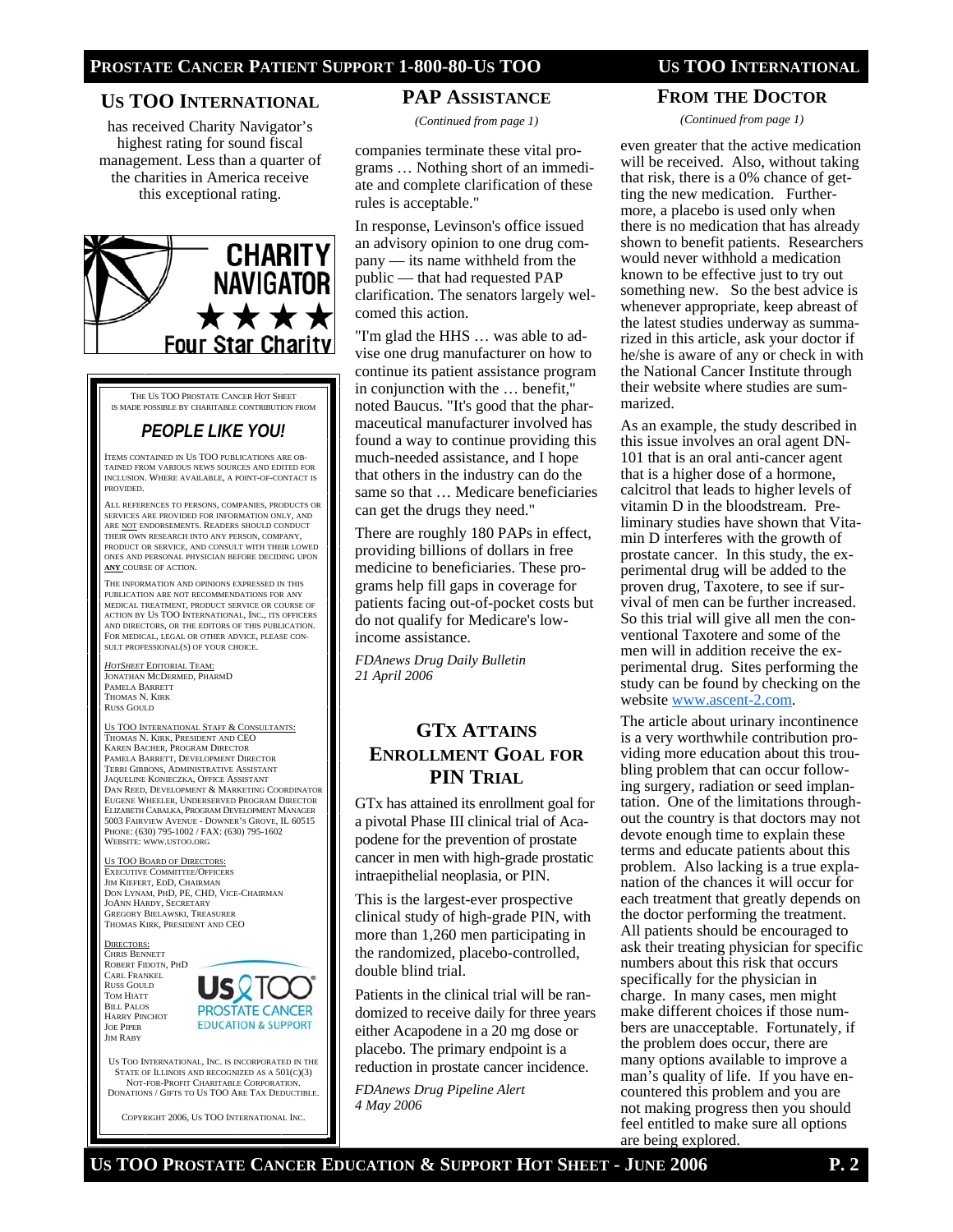## **STILL ROLLING**

*(Continued from page 1)* 

stream of data from a study. It excludes the outliers, patients who responded especially well or not so well to the treatment being studied, and provides one type of average. More than half of the HRPC patients who received a high dose of the investigational immunotherapy in a previous clinical trial are still living. We can estimate the median survival time in this group of patients to be 29.1 months or longer (using a statistical method developed by Drs. Kaplan and Meier).

The investigational product, GVAX® immunotherapy for prostate cancer, consists of whole tumor cells, in this case prostate cancer cells, which have been modified to release a potent stimulator of the immune system called GM-CSF. After intradermal injection, the cancer cells serve as a potential antigen source for training the patient's immune system against prostate cancer. The two prostate cancer cell lines in this immunotherapy have the most common antigens found in metastatic prostate cancer cells. The two cell lines are irradiated during the manufacturing process so that they cannot grow or divide but can still secrete GM-CSF. The secreted GM-CSF stimulates a strong immune response. "We're trying to rejuvenate the patient's natural ability to fight prostate cancer," says Dr. Eric J. Small of the University of California, San Francisco, Comprehensive Cancer Center, who presented these study results at the ASCO Prostate Cancer Symposium in February.

The GVAX® prostate cancer immunotherapy is currently being evaluated in phase 3 clinical trials throughout the United States, Canada and Europe. Patients with HRPC are encouraged to discuss this potential treatment with their doctor. Patients or relatives can learn about eligibility criteria by calling 800-648-6747 ext.3210 or checking the <www.clinicaltrials.gov> website (keyword: GVAX).

More information about GVAX is available at <www.cellgenesys.com>. For additional information, please contact: Leslie Todd, Cell Genesys, Inc., Leslie.Todd@cellgenesys.com.

#### **STUDY FINDS GENE ASSOCIATED WITH PROSTATE CANCER**

Scientists are reporting that they have detected a variant gene associated with prostate cancer, a finding that may make possible a diagnostic test to help decide which patients are the best candidates for aggressive treatment. The discovery by Decode Genetics, a genefinding company based in Iceland, may also help explain why African-Americans, in whom the variant is more common, have a greater incidence of the disease.

Prostate cancer is a common disease with many different causes, both genetic and environmental. Detection of the underlying genes is difficult because each gene seems to only manifest a small effect. Several candidate genes have been identified in one family or population, but have generally not been confirmed by researchers trying to replicate the finding in other populations.

The new variant, to be described Monday in the journal Nature Genetics, was first found in Icelandic men and then detected in Sweden and in two populations in the United States. David Altshuler, a medical geneticist at the Broad Institute in Cambridge, said the result was statistically convincing and, because it was tested in four populations, "a model for how these things should be done."

The variant is carried by about 13 percent of men of European ancestry. It raises the risk of getting prostate cancer by 60 percent, compared with men who are not carriers, and accounts for about 8 percent of all cases, says a team of scientists led by Laufey Amundadottir of Decode Genetics.

Among African-Americans, the variant carries the same risk but is twice as common. This could explain "a significant part" of the reason that prostate cancer is more common in this population, said Kari Stefansson, Decode's chief executive.

Dr. Stefansson added that the variant was "the first major gene in prostate cancer and the first to be replicated in many populations."

William B. Isaacs, a prostate cancer

expert at Johns Hopkins University, called the new finding "very exciting" and added that until now, "there haven't really been any clear cut examples of genes identified by one group and reproduced across multiple study populations."

The new variant was not especially common in Icelandic men with a harmless enlargement of the prostate gland, called benign prostatic hyperplasia, indicating that its association was just with malignant forms of the disease. Dr. Stefansson said this might explain why African-Americans more often died from the disease, in addition to having a higher incidence than European-Americans.

The company plans to develop a diagnostic test, based on the new variant, to help physicians decide how aggressively to treat the disease, especially in men over 70, on the assumption that men who carry the variant are more likely to develop serious cancer.

Many men in this age group "have competing morbidities," Dr. Isaacs said, and go on to die of other things, in which case it would be best to leave the prostate cancer untreated. But in some, the cancer is malignant, and if such an outcome could be predicted, aggressive treatment like radiation therapy or removal of the prostate gland would be more worthwhile.

Both Dr. Isaacs and Dr. Altshuler said that the idea of a diagnostic test was reasonable but that additional clinical studies would be needed to show if the information would be of practical importance in the clinical setting.

The new variant discovered by Decode lies at a site on the DNA of Chromosome 8. Until now no gene has been recognized at this site, but Decode researchers have found hints of one that is active in the prostate gland. It is unlike any other known gene, so it is not possible at this time to say what the gene normally does or how the new variant contributes to prostate cancer.

*New York Times, 7 May 2006*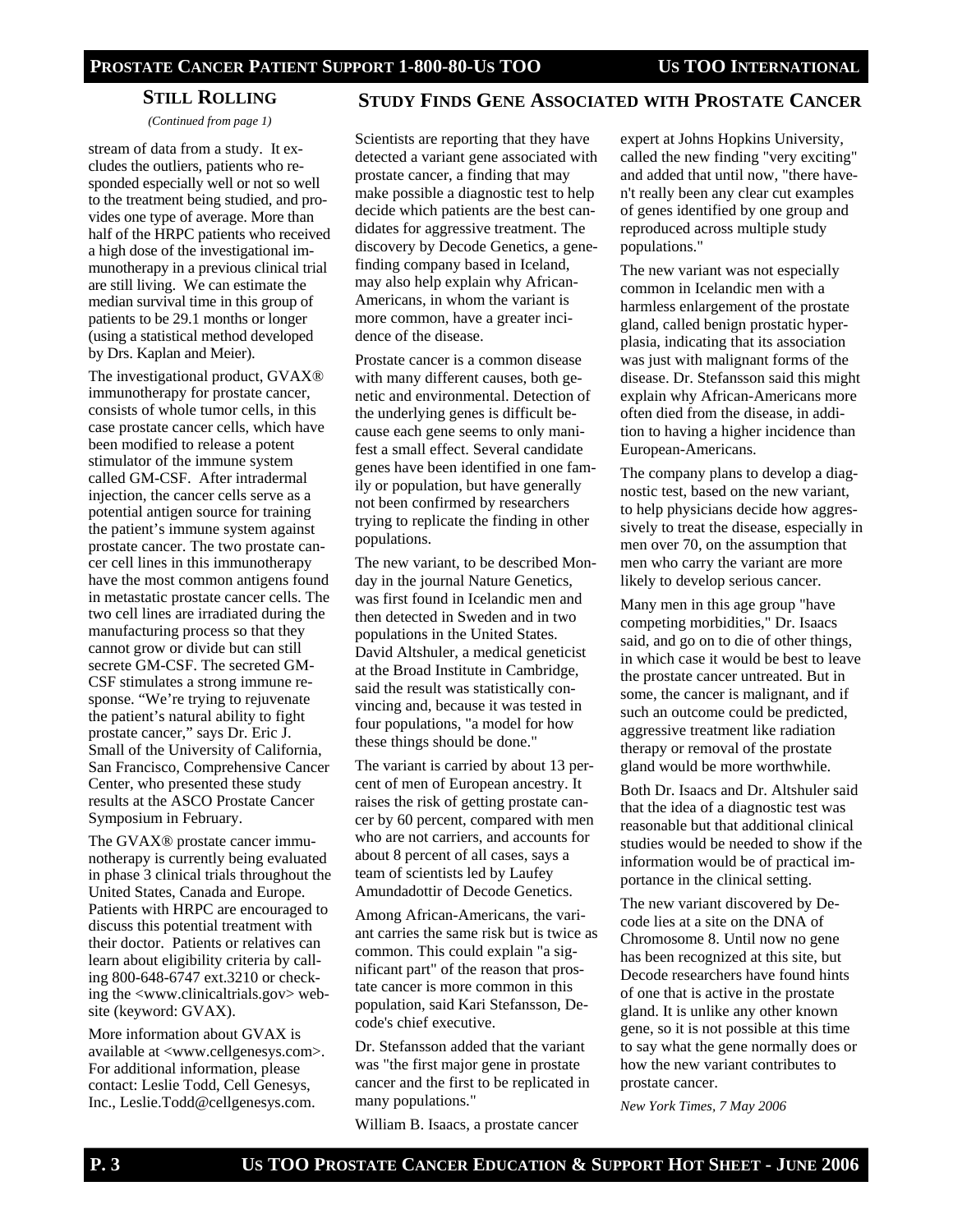# **LIVING WITH URINARY INCONTINENCE** By Ralph Alterowitz, MEA and Dr. Carol Partington, DVM

Excerpted from the book *A Patient's Guide—Urinary Incontinence Control Using External Urethral Compression Devices*

The purpose of this article is to educate men experiencing urinary incontinence, whether temporary or longterm, to enable them to cope with this condition. A general discussion of incontinence, its effects on the quality of life, and the options for managing and treating it, are presented.

#### Definition

Urinary incontinence may be defined in various ways. Perhaps the most comprehensive definition is "a condition in which involuntary loss of urine is a social or hygienic problem and is objectively demonstrable" (the International Continence Society Standardization Committee). More succinct, and more relevant to every day living may be "involuntary loss of urine that is sufficient to be a problem" (Centers for Medicare and Medicaid Services). The "problem" is neither single nor simple and actually affects many aspects of life: medical, economic, psychological, and social.

#### Consequences of Incontinence

Among the medical consequences are rashes, pressure sores, and skin and urinary tract infections due to prolonged contact with urine. Additionally, injuries may occur due to falls associated with trying to reach the bathroom in a hurry, especially at night. The economic costs include not only the cost of absorbent products, external control devices such as clamps or condom catheters, and /or medications, but the cost of skin care products, increased laundry, and replacement of ruined clothing or furniture. Also, patients may be unemployed, underemployed, or forced into early retirement due to their need to be near bathroom facilities and to use the facilities frequently. Psychologically, incontinence may lead to low-self esteem since in our society toilet training is accomplished at an early age, and from childhood we are taught that having an "accident" is shameful. Depression may occur, especially in older patients who may think that becoming incontinent is a natural consequence of aging. It is not, though it may be an indication of worsening health. Anger, too, may result since loss of bladder

control may cause a feeling of loss of control of other aspects of life; this is especially true of active persons forced to alter or curtail their usual activities. Adults who become incontinent may become socially withdrawn and isolated, as embarrassment and fear of having an accident, and the inconvenience of managing the condition leads to avoidance of social activities. Self-consciousness and anxiety about appearance and odor may also lead to social withdrawal.

Incontinence is not an isolated or rare problem; an estimated *twelve million* Americans suffer from this condition and the actual number is probably much greater. Of this number, about three million are men. People suffering from incontinence often feel embarrassed about their problem and cut themselves off from their friends and even their families. However, incontinence is not as simple as just being unable to control urine flow; it is a medical problem that should be discussed with a doctor. Avoiding discussion of the problem with a health care professional deprives incontinence sufferers of the opportunity to better manage their situation and greatly improve their quality of life.

There are varying degrees of incontinence ranging from mild (occasional loss of a few drops of urine), moderate (loss of small to moderate quantities of urine in certain situations or while undertaking certain activities) to severe (loss of moderate to large quantities of urine frequently, or daily). The best treatment or management program will differ based on the degree of incontinence and the type of incontinence, which is discussed below.

#### Types of Incontinence

Although there are various ways to classify incontinence, there are three basic types that will be discussed here: stress, urge, and overflow.

*Stress incontinence –* Urine leakage that occurs with increased pressure on the bladder due to coughing, straining, lifting, or other activity is termed stress incontinence. The activity need not be strenuous; leakage may occur

due to the "stress" of gravity, such as when standing up from a seated position. In men, damage to the valve muscle (sphincter) of the bladder during prostate surgery is the most common cause of stress incontinence. During prostatectomy (removal of the prostate) the urethra (the tube which carries urine out of the body) is cut since it passes through the middle of the prostate and the prostate is very tightly attached to it. The surgeon then reconnects the urethra to the bottom (neck) of the bladder. A catheter is inserted to permit urine flow while the urethra heals.

After the urethra is healed, which takes two to three weeks, the catheter is removed. It is important for men to realize that they will not know immediately after surgery if the valve muscle has been damaged. In fact, more than 95 percent of men who have had surgery are incontinent at this point and may remain so for two or more months after the catheter is removed. Brachytherapy (radioactive seed implants) may result in injury and scarring of the sphincter (valve) muscles at the neck of the bladder; up to seven percent of brachytherapy patients may experience long-term incontinence.

*Urge incontinence –* Urine leakage that occurs when a person feels a strong need to urinate and cannot reach a bathroom in time is called urge incontinence. The urge to urinate is due to contractions of the bladder muscle; these contractions will begin when the bladder is less than half full of urine and are normally voluntarily suppressed until the person decides to void. With urge incontinence, the contractions cannot be suppressed, and urine will begin to leak. This type of incontinence is sometimes referred to as an "overactive" bladder. In men this may be caused by bladder irritants, such as caffeine or aspartame (NutraSweet*®*, *Equal®*) or by an enlarged prostate blocking the flow of urine through the urethra. About 17 percent of men who have undergone a Trans Urethral Resection Procedure (TURP) to reduce the size of the pros-

*(Continued on page 5)*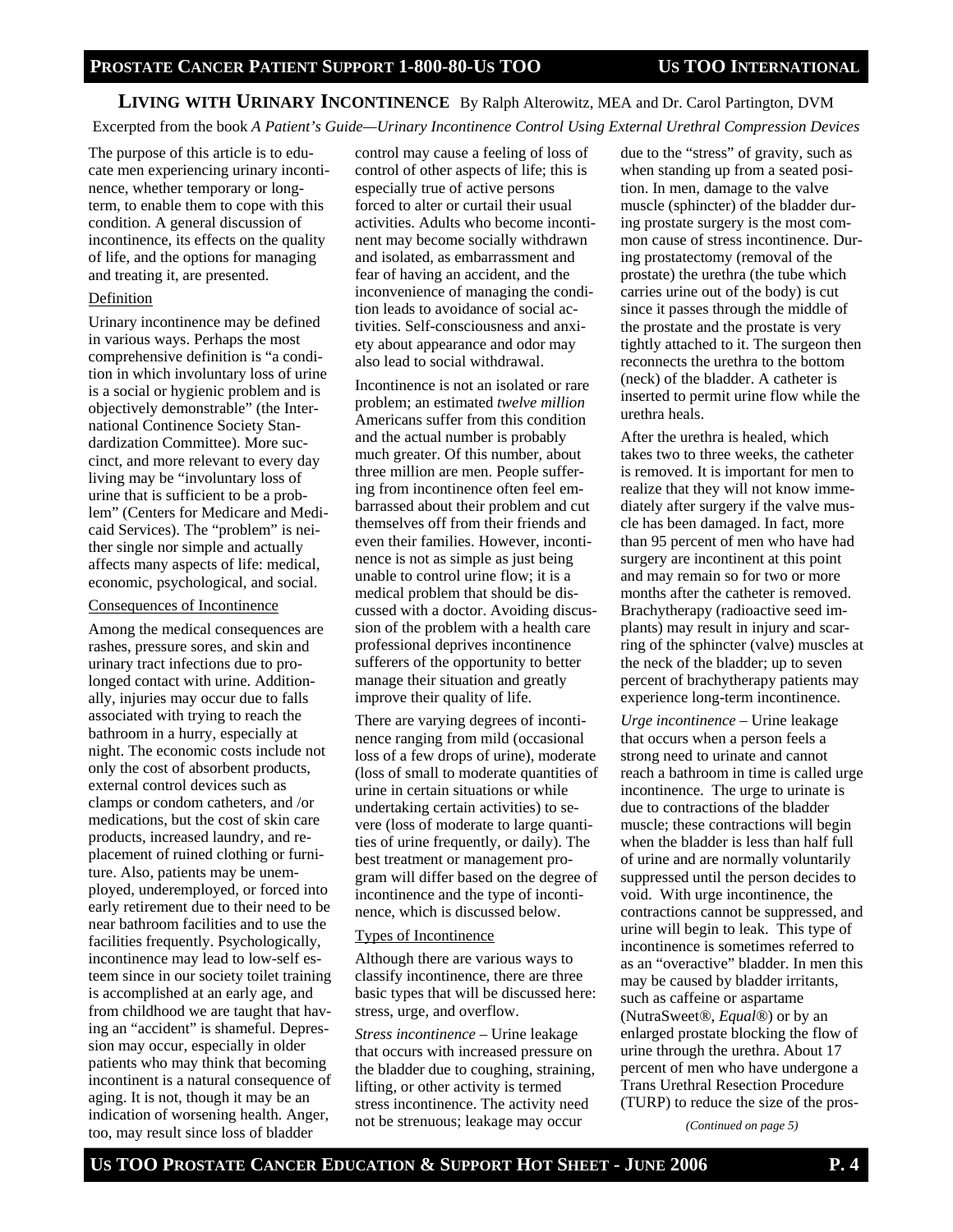#### **URINARY INCONTINENCE**

*(Continued from page 4)* 

tate have been shown to experience incontinence due to the procedure.

Urge incontinence may also be a side effect of radiation therapy, particularly external beam radiation therapy with a dose that exceeds 70 Gy (Gy stands for gray, a standard unit for measuring the absorbed dose of radiation).

*Overflow incontinence –* is caused by a blockage in the urethra or by weakness in the bladder muscle. If the urethra is blocked, by an enlarged prostate for example, the bladder cannot empty normally and becomes too full. As the amount of urine in the bladder increases it eventually causes the sphincter (valve muscle) to stretch and allows a small amount of urine to dribble out.

A weak bladder muscle cannot contract strongly enough to force the urine out of the bladder and once the bladder becomes overly full, small amounts of urine will leak past the sphincter. This type of incontinence is more common in men than in women and is frequently due to an enlarged prostate. Other causes of overflow incontinence are diabetes, heavy alcohol use, and other conditions that result in decreased nerve function such as multiple sclerosis, polio, or trauma to the pelvic region.

*Mixed incontinence* – is a combination of stress and urge incontinence, i.e. the sphincter (valve) muscles are weak, *and* there are uncontrollable urges to urinate.

*Treatment-induced incontinence* – is clearly the major cause of urinary incontinence in men treated for prostate cancer. Radical prostatectomy is responsible for the majority of cases of incontinence, but radiation therapies and cryotherapy (freezing of the prostate gland) also carry some risk of causing incontinence.

#### Treatments / Management

Urinary incontinence may be treated and managed by a number of methods; in many cases a combination of these may result in the best outcome. The major ways to manage incontinence are dietary management, physiotherapy techniques, surgical intervention, supportive measures and medications.

*Dietary considerations* – These include avoiding bladder irritants, such as caffeine, aspartame (Equal, NutraSweet), and acidic foods (such as citrus and tomatoes). Managing fluid intake, for example, limiting fluids before going to bed, may be helpful. Management does not mean restriction; in fact, it is important *not* to become dehydrated. One effect of dehydration may be constipation, which itself will worsen urge incontinence, as the bowel will press against the bladder.

*Bladder training* – This involves planning to urinate at regular scheduled intervals, and gradually increasing the interval between voids.

*Kegel exercises* – These exercises strengthen the pelvic floor muscles, especially the pubococcygeus muscle, which provides support for the abdominal organs. Strengthening this muscle improves the function of the urethral and rectal sphincters.

*Biofeedback* – Biofeedback uses computer screen graphs and sounds to help patients locate and train pelvic muscles by monitoring muscle activity and providing immediate feedback.

*Surgical treatments* – include periurethral (next to the urethra) injections of bulking agents, a bulbourethral sling, or implantation of an artificial urinary sphincter.

*Supportive interventions* – These include periodic catheterization, use of absorbent pads, condom-catheter collection systems, and external urethral compression devices or clamps.

*Medications* – These drugs act directly on the bladder muscle (musculotropic) to cause it to relax. Examples of these drugs, used to treat urge incontinence, are Detrol® (tolterodine), Ditropan® (oxybutinin) and Vesicare® (solifenacin). These drugs cause relaxation of the bladder muscle, thus reducing the feeling of urgency.

The drug imipramine, an antidepressant sold under many trade names, is used to treat cases of both urge and stress incontinence. Mild stress incontinence may be controlled by over-the-counter decongestant agents, such as Sudafed-PE®(phenylephrine). *Always check with your doctor before using one of these over-the-counter medications since they may interact with other drugs* 

*you are taking or affect other health conditions.* 

#### External Urethral Compression Devices, or Clamps

The external urethral compression device, or clamp, has existed in some form since the  $18<sup>th</sup>$  century. A French medical journal in 1731 described a metal, hinged clamp, covered with velvet and using a ratchet device for attachment, that was similar in size and appearance to the Cunningham clamp in use today.

Despite this long history many men are apparently still unaware of these devices, according to the coordinator of the largest prostate cancer support group in New England (reported in 2000 in the Walter Reed Army Medical Center [WRAMC] *US TOO! Newsletter*). This may be due in part to the reluctance of some medical professionals to recommend using clamps, as incorrect use may be at the very least uncomfortable, and at worst cause damage to the penis and the rest of the urinary system. However, used correctly, a clamp may provide a substantial improvement in the quality of life for many men suffering from any degree of urinary incontinence for any length of time.

Several different designs of clamps are currently available; they are relatively inexpensive, non-invasive, adjustable, and reusable for varying periods of time. All clamps work by compressing the urethra, the tube which carries urine out of the body and which is located along the underside of the penis.

However, for a clamp to put pressure on the urethra, the entire circumference of the penis must be compressed to some extent. Thus, in addition to pressing on the urethra, a clamp also puts pressure on the arteries, veins, and nerves that nourish and provide sensation to the penis. Many of the clamps are designed to minimize this; the correct design is the one that is most comfortable for the wearer.

*Usage Considerations, Instructions, and Precautions*

• Clamps must be released every 2–4 hours to empty the bladder. Allowing urine to remain in the bladder

*(Continued on page 6)*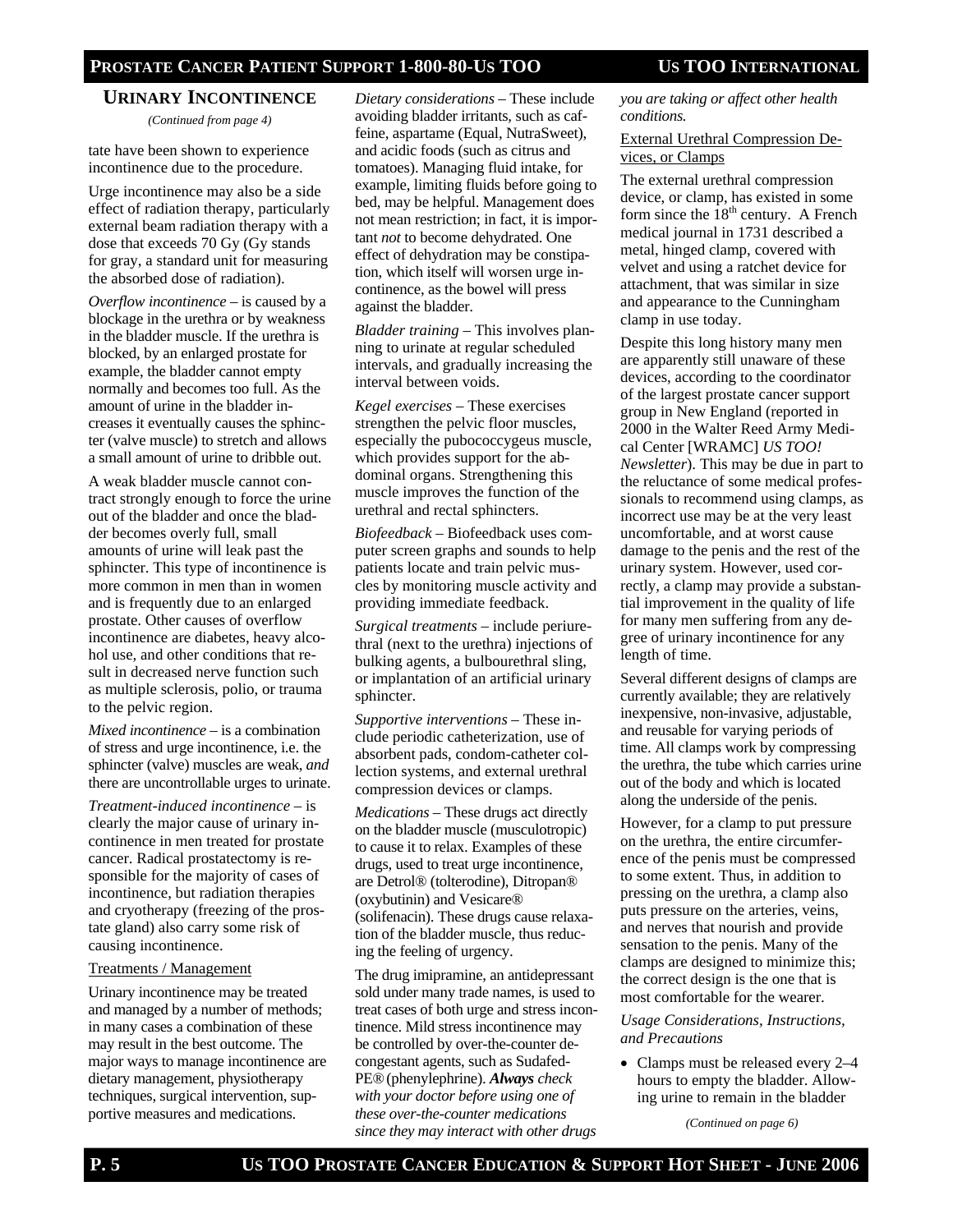### **PROSTATE CANCER PATIENT SUPPORT 1-800-80-US TOO US TOO INTERNATIONAL**

# A CIRCLE OF LOVE IN GALVESTON, TX released, and the flow will be under

*"Bill thought it was one of our best meetings ever and stimulated interesting discussion by all,"* says Galveston Chapter Leader, Barb Lober. She was speaking of her husband and co-chapter leader's response to a recent meeting at which they used the **Circles of Love**  Care Kit and Discussion Guide.

*"I think the wives see [Circles of Love] as a way to encourage their husbands to communicate better with them, or at least to understand the caregiver concerns/issues and have a couple's discussion. Also, our members enjoy the Circles of Love format as tool to get to know each other better."*

Galveston is one of a growing number of chapters using the *Circles of Love* Care Kit and Discussion Guide in their regular chapter meetings, to rave reviews. As recent **Circles of Love** grant recipients, the Galveston chapter received FREE Circles of Love materials to use in their chapter meetings.

Barb reports the timing of the grant was most fortunate*. "I had scheduled a program for caregivers and survivors, and called the Us TOO office to order kits and extra books to have on hand."* As the first grant recipients, they received the materials for FREE. The materials arrived promptly and she immediately put them to good use.

Barb explains, *"Our group usually has about 15-20 in attendance, mostly couples. So, we turned our regular monthly meeting into a discussion group. We had 16 in attendance, seven couples and two guys there by themselves. Because most of our members have been treated and are in remission now, I chose to use the 'Living with Prostate Cancer' section of the Circles of Love Collection, because is seemed most applicable to most of our members."* 

*"We just started with the first story in that section, Maureen and Jim's story. I read the story first,"* explained Barb, *"and then I asked the group each question in the discussion guide. It served as a good tool to get everyone engaged in sharing their experiences. We had a lot of participation from the group and want to have some other meetings devoted to this format."* 

Looking ahead, Barb shares, *"We plan to have other similar Circles of Love meetings every 3-6 months. It works as a good filler for us whenever getting a speaker is difficult. I am also working with the Houston group and would like to have a much bigger combined event on this topic."* 

Us TOO congratulates the Galveston chapter for their continued efforts to serve the entire prostate cancer community, patients and their loved ones!

*Circles of Love Care Kit was released in June 2005. The Circles of Love Discussion Guide was distributed to all chapters in early February. The Circles of Love Care Kit and all its individual components are available for purchase by calling the Us TOO offices at 800-808-7866. For additional information about The Circles of Love Program, please contact Elizabeth at 320- 980-0437 or Elizabeth@ustoo.org.*

## **URINARY INCONTINENCE**

*(Continued from page 5)* 

for prolonged periods increases the risk of urinary tract infections.

- Do not use a clamp in conjunction with other incontinence devices indwelling catheters, or with implanted penile prostheses.
- Contact your doctor immediately if *any* swelling, bruising, discoloration (change in color), or sores develop on the penis while using any clamp. In many cases simple adjustments and/or more practice using the clamp will solve the problem.
- Do not use near open sores. After sores are completely healed, the clamp may be used again.
- Patients with altered mental status should not wear a clamp.
- Do not hesitate to contact your physician if you have *any* concerns or questions about using a clamp.
- If a clamp is not properly positioned, secured too tightly, or left on too long it can cause swelling, bruising, and ulceration (sores) on the penis. If ignored, deep tissue necrosis (destruction of the tissues inside the penis) may occur.
- When using a clamp, it is important to be aware that urine will begin to flow *immediately* when the clamp is

pressure. This may make control of the urine stream erratic, and result in wetting the clamp or clothing.

• *Use a pad***.** Use of an absorbent pad in addition to the clamp is suggested by some manufacturers, and may provide extra peace of mind.

The "best" clamp is the one that provides an appropriate level of protection *and* comfort as determined by the wearer. It is important to be aware that over the course of a 24-hour day the penis changes in length and diameter (turgidity); these changes will affect the amount of compression and therefore the comfort and security of these clamps. Readjustments will be necessary during the day and should be made when needed. Clamps with thick foam padding will be least affected as the foam will compress and expand in response to these natural changes. However, since all clamps must be released every few hours to void urine, the user will make the adjustments at these times and no additional effort will be required.

When deciding to use a clamp for incontinence control, several criteria need to be carefully considered; especially comfort, cost, conditions or activities during which the product will be worn, and insurance coverage. The most important consideration should be comfort. There is no point in purchasing a device that is so uncomfortable that it will not be used. Think about the types of activities you plan to do while wearing the clamp. Some users may find that they are more comfortable with one type of clamp for strenuous activity, and a different type for less active periods. Also note that some clamps are not recommended for use during sleep; those that are labeled for use during sleep state that the clamp should be applied more loosely when sleeping than when used while awake and active.

Next, consider the cost. "Disposable" clamps can generally be worn for at least several days and range in cost from about \$10.00 up. Some of these are sold in multi-packs, which reduce the cost per unit. The cost of reusable clamps (that last from 3 months to

*(Continued on page 8)*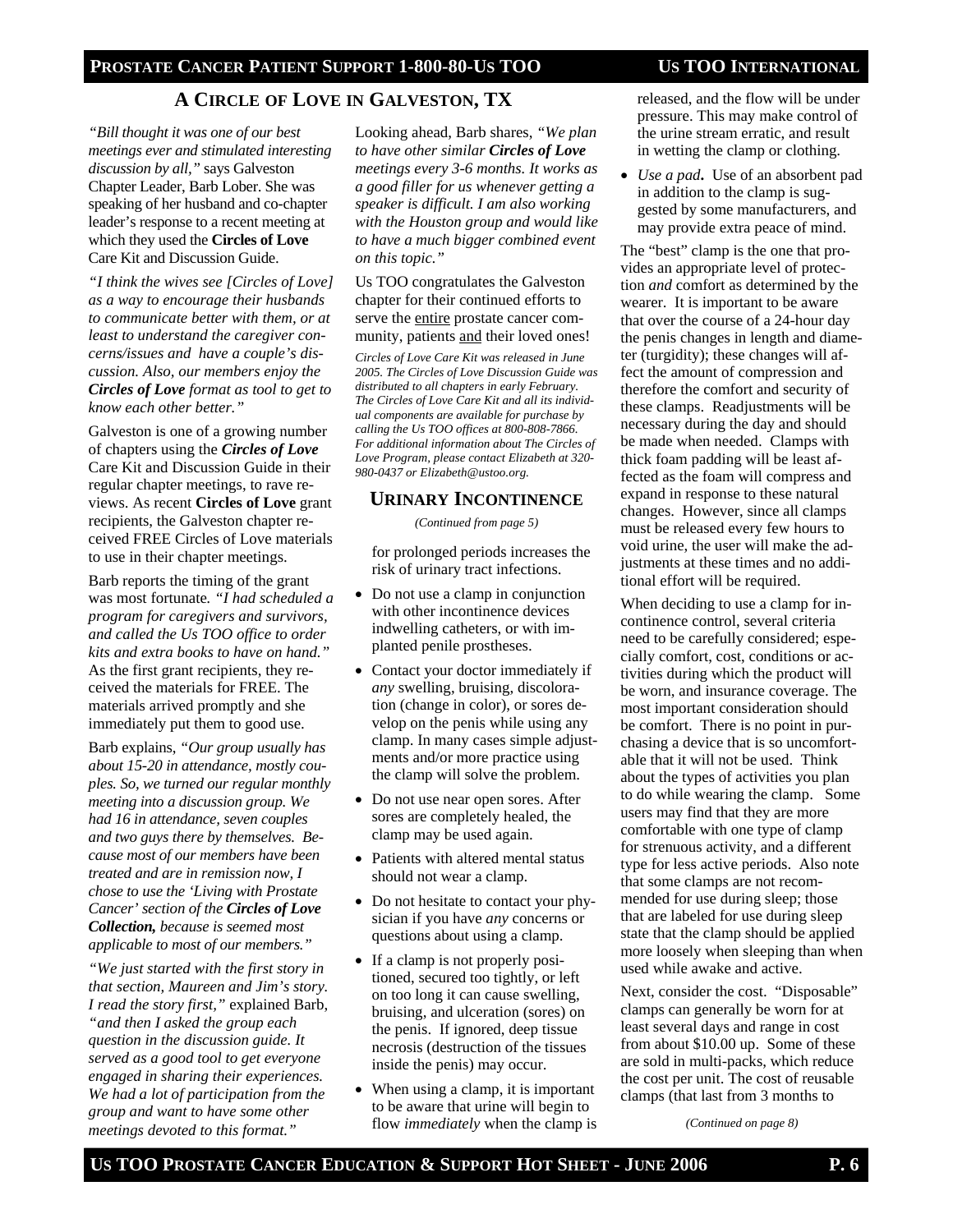# **PREVIEW THE US TOO AUCTION CATALOG NOW AT WWW.USTOOAUCTION.CMARKET.COM**



*TRUE BLUE colors supporting prostate cancer patients and their families during Men's Health Month - June 2006* 





- **Baseball Hats** Navy or white, \$16.00 ea
- **Prostate Cancer Car Magnets "Know Your PSA"** \$5.00 ea
- **Us TOO** *STRIVE* **Initiative Awareness Wristbands** \$1.00 ea

*To order, visit www.ustoo.org* 

*Proceeds from all items sold benefit Us TOO's FREE programs, support services and educational materials for prostate cancer patients and their families*